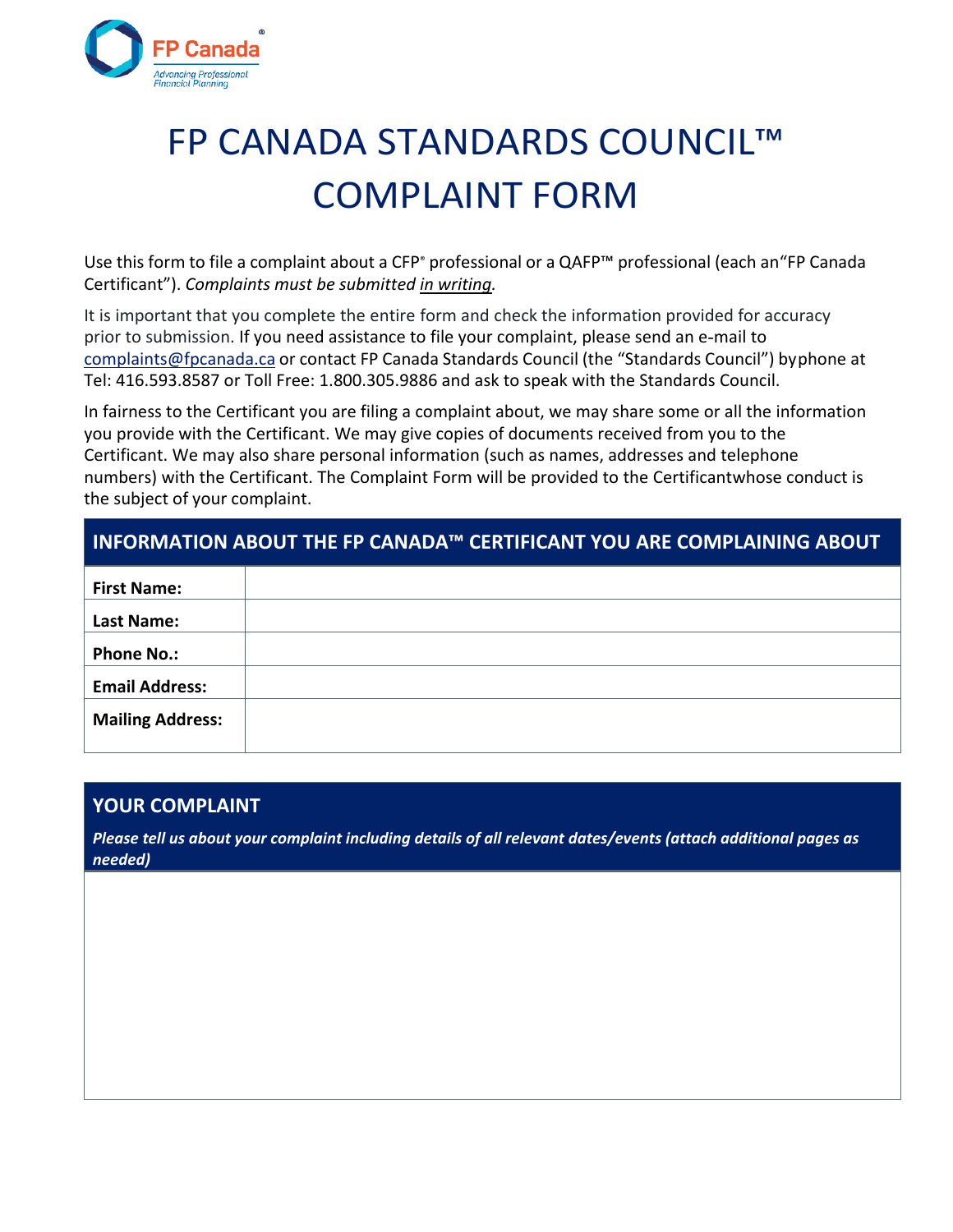## **What do you hope will happen as a result of your complaint to FP Canada Standards Council?**

| Please list the documents you are attaching (please do not send originals):                                                                                                                                                                                                                                                                                                                                                                             |  |  |
|---------------------------------------------------------------------------------------------------------------------------------------------------------------------------------------------------------------------------------------------------------------------------------------------------------------------------------------------------------------------------------------------------------------------------------------------------------|--|--|
| 1.                                                                                                                                                                                                                                                                                                                                                                                                                                                      |  |  |
| 2.                                                                                                                                                                                                                                                                                                                                                                                                                                                      |  |  |
| 3.                                                                                                                                                                                                                                                                                                                                                                                                                                                      |  |  |
| 4.                                                                                                                                                                                                                                                                                                                                                                                                                                                      |  |  |
| 5.                                                                                                                                                                                                                                                                                                                                                                                                                                                      |  |  |
| 6.                                                                                                                                                                                                                                                                                                                                                                                                                                                      |  |  |
| 7.                                                                                                                                                                                                                                                                                                                                                                                                                                                      |  |  |
| 8.                                                                                                                                                                                                                                                                                                                                                                                                                                                      |  |  |
| NOTE: If your supporting documents are voluminous, you may send copies of the relevant documents to us by<br>mail (please do not provide original documents, please provide copies) following submission of the complaint. If<br>you are sending additional documents by mail, please send to FP Canada Standards Council 902 - 375 University<br>Avenue, Toronto, ON M5G 2J5, and note on the complaint form that documents will be forwarded by mail. |  |  |

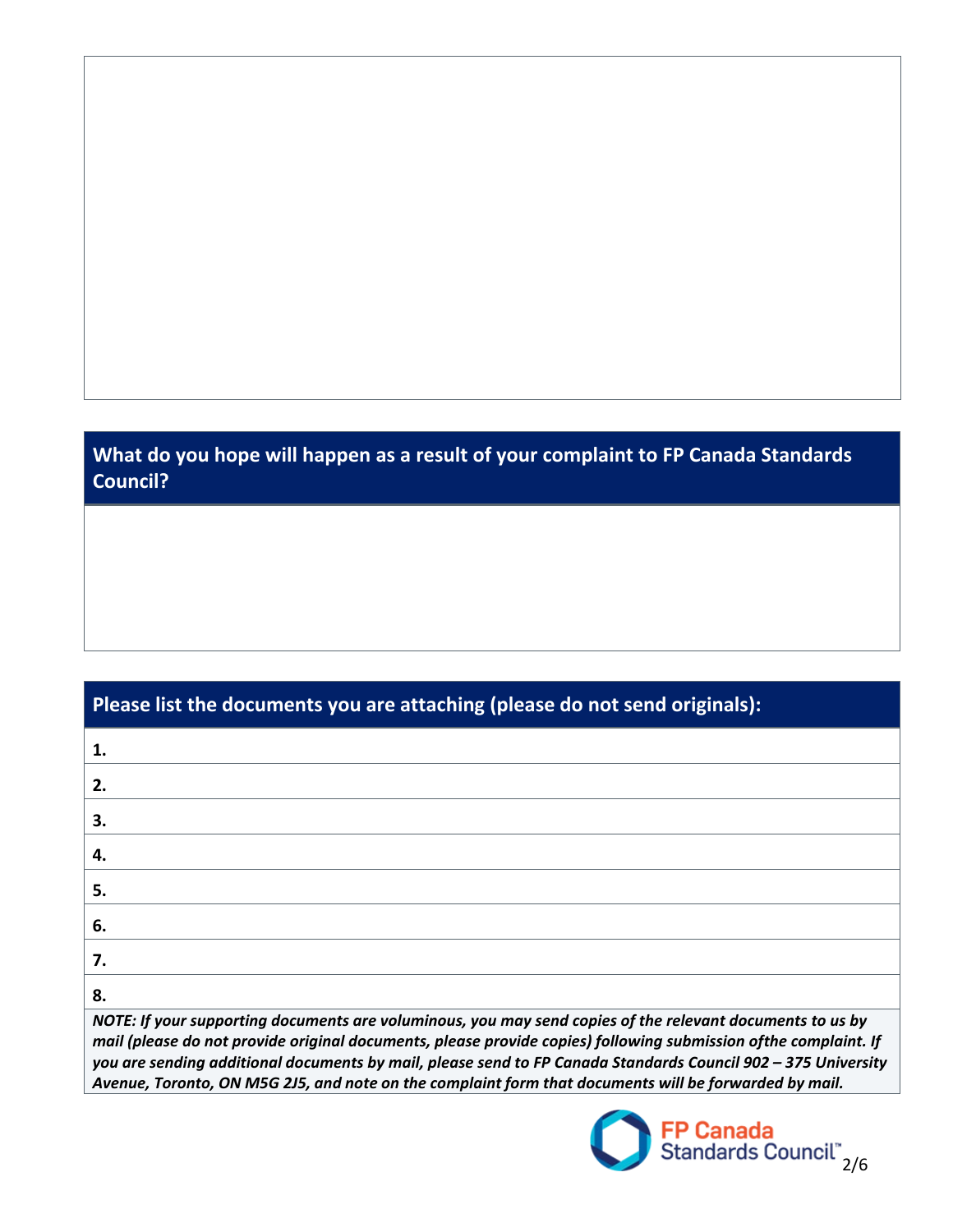### **INFORMATION ABOUT YOU**

| <b>INFURIVIATIUN ADUUT TUU</b>         |                                           |  |  |
|----------------------------------------|-------------------------------------------|--|--|
| <b>First Name:</b>                     |                                           |  |  |
| <b>Last Name:</b>                      |                                           |  |  |
| Salutation:                            | Ms.<br>Mr.<br>Mrs.<br>Dr.                 |  |  |
| <b>Home Phone No.:</b>                 |                                           |  |  |
| <b>Cell or other No.:</b>              |                                           |  |  |
| <b>Email Address:</b>                  |                                           |  |  |
| <b>Mailing Address:</b>                |                                           |  |  |
|                                        |                                           |  |  |
|                                        |                                           |  |  |
| <b>Preferred method</b><br>of contact: | Email<br>Mail<br>Home phone<br>Cell phone |  |  |

*NOTE: If you are making this complaint on behalf of someone else, please let us know. FP Canada Standards Council requires that person's name and contact information. In addition, FP Canada Standards Council requires written authorization from that person in order to proceed with ourreview of the complaint. The Standards Council will contact you, upon receipt of the complaint, to obtain additional authorization.* 

| Name of individual on behalf of whom<br>you are filing this complaint:                    |  |
|-------------------------------------------------------------------------------------------|--|
| Relationship to the individual on<br>behalfof whom you are filing this<br>complaint:      |  |
| Contact details for the individual on<br>behalf of whom you are filing this<br>complaint: |  |

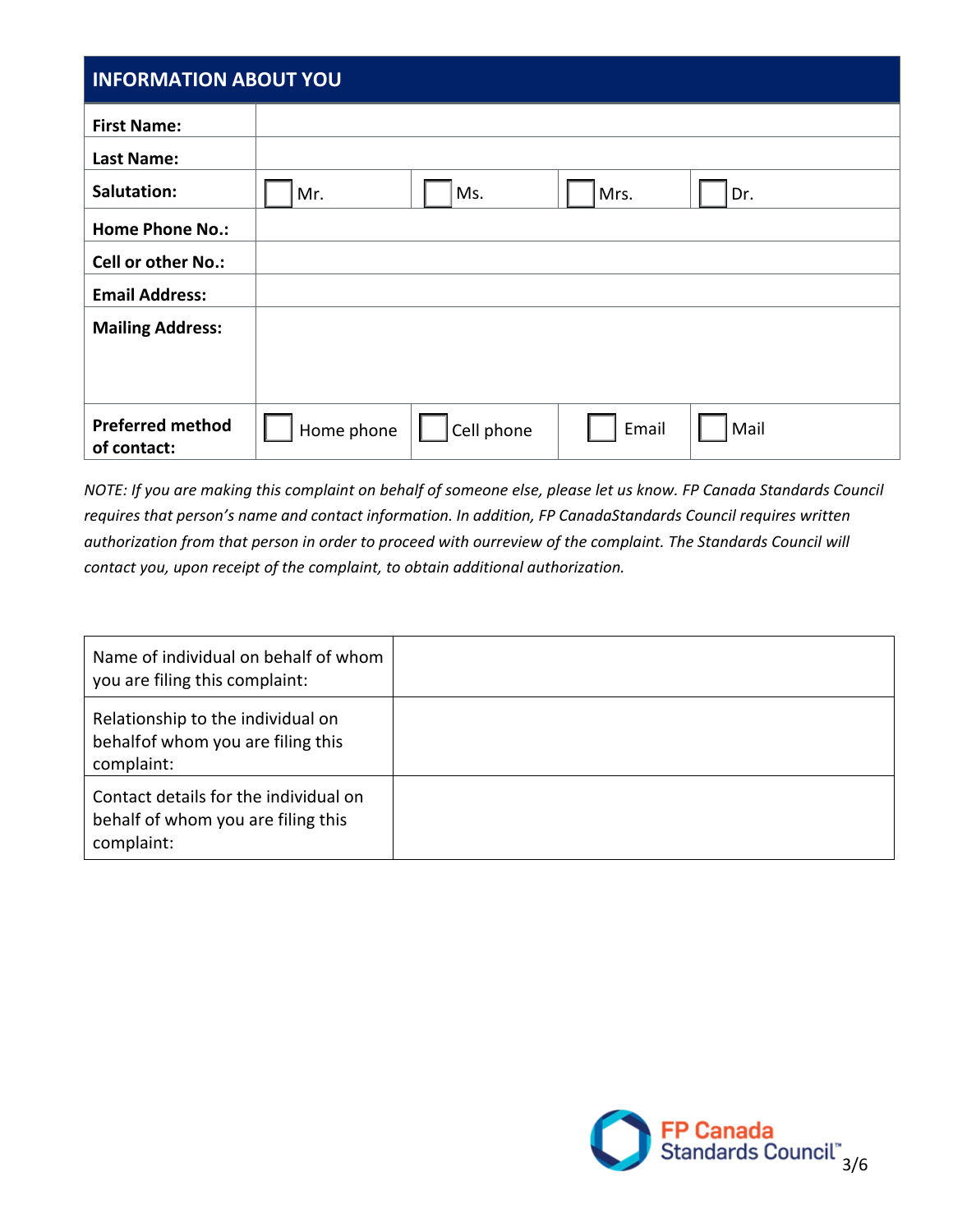| <b>ADDITIONAL INFORMATION</b> |                                                                                                                                                                                                                                |  |  |  |
|-------------------------------|--------------------------------------------------------------------------------------------------------------------------------------------------------------------------------------------------------------------------------|--|--|--|
|                               | How did you learn about the Standards Council's professional oversight role? check all that apply                                                                                                                              |  |  |  |
|                               | On FP Canada's website                                                                                                                                                                                                         |  |  |  |
|                               | From the FP Canada Certificant                                                                                                                                                                                                 |  |  |  |
|                               | From the FP Canada Certificant's firm or employer                                                                                                                                                                              |  |  |  |
|                               |                                                                                                                                                                                                                                |  |  |  |
|                               | From another regulatory or professional body                                                                                                                                                                                   |  |  |  |
|                               |                                                                                                                                                                                                                                |  |  |  |
|                               | Other                                                                                                                                                                                                                          |  |  |  |
|                               |                                                                                                                                                                                                                                |  |  |  |
|                               | Who else have you contacted about this matter? Check all that apply                                                                                                                                                            |  |  |  |
|                               | The FP Canada Certificant                                                                                                                                                                                                      |  |  |  |
|                               | The FP Canada Certificant's firm or employer                                                                                                                                                                                   |  |  |  |
|                               |                                                                                                                                                                                                                                |  |  |  |
|                               | Provincial Securities Commission (e.g. OSC, BCSC)                                                                                                                                                                              |  |  |  |
|                               |                                                                                                                                                                                                                                |  |  |  |
|                               | Investment Industry Regulatory Organization of Canada (IIROC)                                                                                                                                                                  |  |  |  |
|                               | Mutual Fund Dealers Association of Canada (MFDA)                                                                                                                                                                               |  |  |  |
|                               | Provincial Insurance Industry Regulator (e.g. BC Insurance Council, Financial Services                                                                                                                                         |  |  |  |
|                               | Regulatory Authority of Ontario, etc.)                                                                                                                                                                                         |  |  |  |
|                               |                                                                                                                                                                                                                                |  |  |  |
|                               | Police                                                                                                                                                                                                                         |  |  |  |
|                               | Other                                                                                                                                                                                                                          |  |  |  |
|                               | Please specify: Note and the set of the set of the set of the set of the set of the set of the set of the set of the set of the set of the set of the set of the set of the set of the set of the set of the set of the set of |  |  |  |

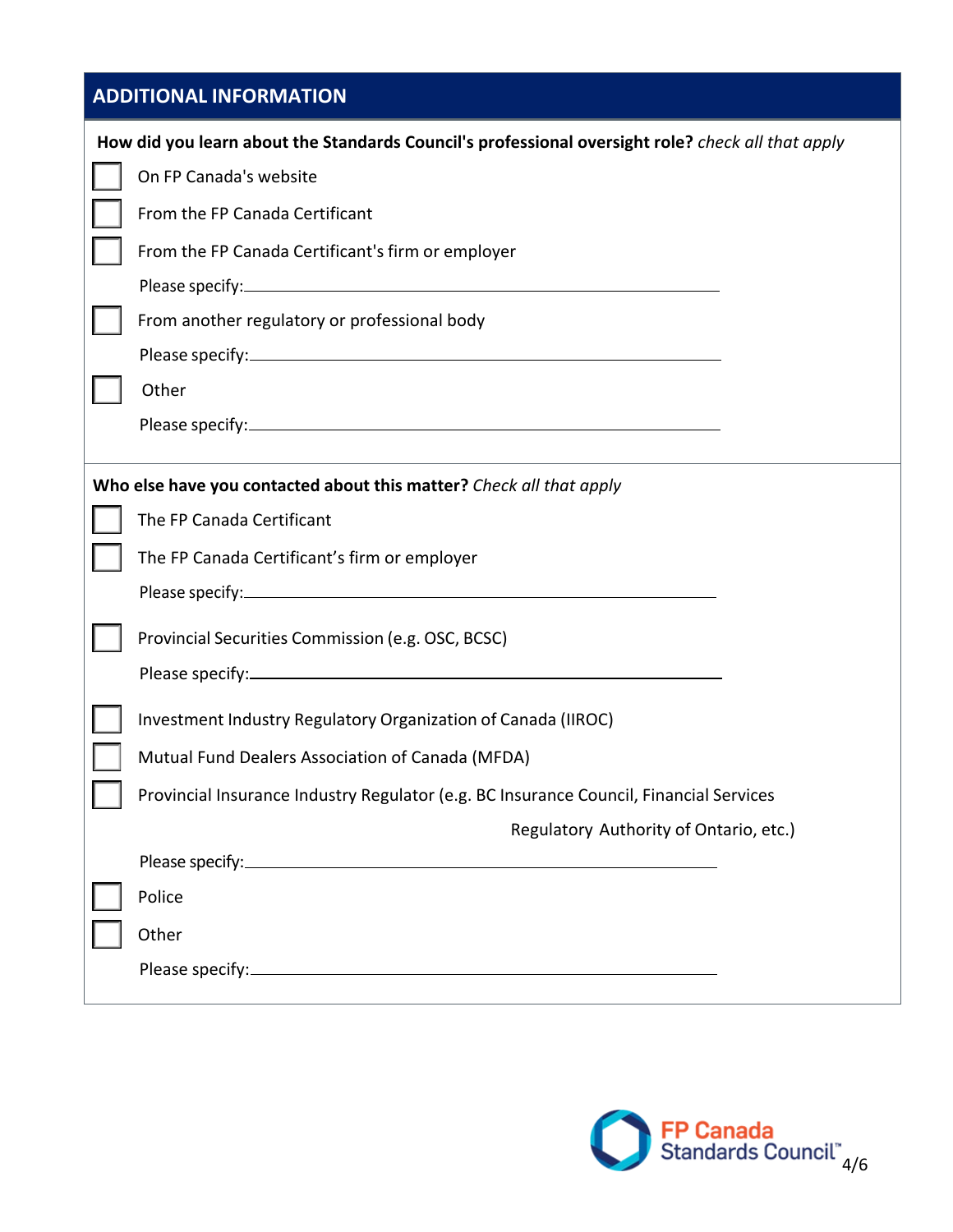#### **ACKNOWLEDGEMENT, AUTHORIZATION AND SIGNATURE**

I HAVE READ, UNDERSTOOD AND AGREE THAT the FP Canada Standards Council™, will sharesome or all of the information and documentation received from me and from others during the Initial Review process and the subsequent Investigation (if applicable), with:

- The FP Canada Certificant complained about;
- Witnesses contacted by the Standards Council during the Initial Review process and during the Investigation (if any) as deemed appropriate by the Standards Council;
- Other regulatory bodies; self-regulatory organizations; professional bodies; law enforcement agencies; other credentialing or licensing bodies; and
- Entities with whom FP Canada or its Divisions have Information Sharing Agreements.

I UNDERSTAND THAT the Standards Council may not be able to process my complaint without supporting documents and that the Standards Council may require additional information from me, in order to complete its investigation.

By completing and forwarding this Complaint Form to the Standards Council, I HEREBYAUTHORIZE the FP Canada Certificant complained about to release:

• Relevant financial information and documentation/information in my client file, to the Standards Council as requested during its review or investigation or as otherwise becomes necessary.

I UNDERSTAND AND AGREE THAT the Standards Council will share this Complaint Form which includes my personal information and contact details, with the FP Canada Certificant complained about including documents attached to the Complaint Form.

Date signed Signature of Complainant

By checking here, I HEREBY AUTHORIZE the Standards Council to contact the Dealer/Firm with whom the FP Canada Certificant was registered/employed at the time of the alleged misconduct, notify them of this Complaint and share a copy of this Complaint Form including attached documents.

By checking here, I HEREBY AUTHORIZE the Dealer/Firm with whom the FP Canada Certificant was registered/employed by, at the time of the alleged misconduct, to provide copies of documents in the Dealer's/Firm's possession with respect to advice and services provided to me during the period of time covered by my complaint, to the Standards Council.